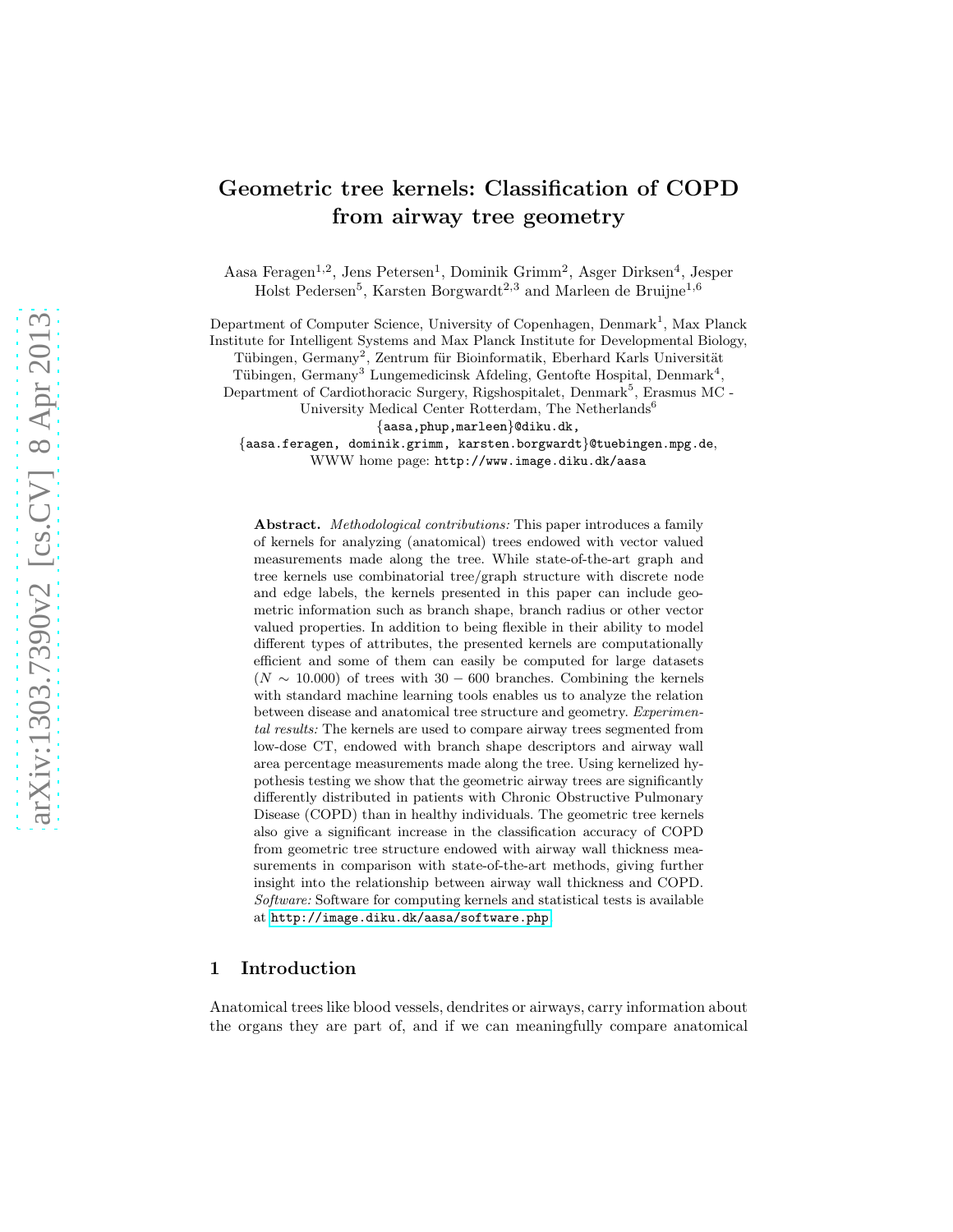trees and measurements made along them, then we can learn more about aspects of disease related to the anatomical trees [\[11,](#page-11-0) [23\]](#page-11-1). For example, airway wall thickness is known to be a biomarker for Chronic Obstructive Pulmonary Disease (COPD), and in order to compare airway wall thickness measurements in different patients, a typical approach is to compare average airway wall area percentage measurements for given airway tree generations of particular subtrees [\[10,](#page-11-2) [11\]](#page-11-0). These approaches assume that measurements made in different locations of the lung are comparable on a common scale, which is not always the case [\[10,](#page-11-2) [11\]](#page-11-0). If we can compare tree structures attributed with measurements made along them in a way which respects the structure and geometry of the tree, then we can be more robustly compare measurements whose values are location sensitive. In this paper we present a family of kernels for comparing anatomical trees endowed with vector attributes, and use these to get a more detailed understanding of how COPD correlates with airway structure and geometry.

Related work. Several approaches to statistics on attributed (geometric) trees have recently appeared, and some of them were applied to airway trees [\[7,](#page-11-3) [8,](#page-11-4) [16,](#page-11-5) [17\]](#page-11-6). These methods only consider branch length or shape and do not allow for using additional measurements along the airway tree, such as branch radius or airway wall area percentage. Moreover, these methods are computationally expensive [\[6\]](#page-11-7), or need a set of leaf labels [\[8,](#page-11-4) [17\]](#page-11-6), making them less applicable for general trees. Sørensen [\[20\]](#page-11-8) treats the airway tree as a set of attributed branches which are matched and then compared using a dissimilarity embedding combined with a k-NN classifier. The matching introduces an additional computational cost and makes the approach vulnerable to incorrect matches.

Kernels are a family of similarity measures equivalent to inner products between data points implicitly embedded in a Hilbert space. Kernels are typically designed to be computationally fast while discriminative for a given problem, and often give nonlinear similarity measures in the original data space. Using the Hilbert space, many Euclidean data analysis methods are extended to kernels, such as classification [\[4\]](#page-11-9) or hypothesis testing [\[9\]](#page-11-10). Kernels are popular because they give computational speed, modeling flexibility and access to linear data analysis tools for data with nonlinear behavior.

There are kernels available for structured data such as strings [\[5](#page-11-11)[,13\]](#page-11-12), trees [\[22\]](#page-11-13), graphs [\[3,](#page-11-14) [19,](#page-11-15) [21\]](#page-11-16) and point clouds [\[1\]](#page-11-17). The current state-of-the-art graph kernel in terms of scalability is the Weisfeiler-Lehman (WL) [\[19\]](#page-11-15) kernel, which compares graphs by counting isomorphic labeled subtrees of a particular type and "radius"  $h$ . The WL scales linearly in  $h$  and the number of edges, but the scalability depends on algorithmic constructions for finite node label sets. Thus, the WL kernel, like most fast kernels developed in natural language processing and bioinformatics [\[5,](#page-11-11) [13,](#page-11-12) [22\]](#page-11-13), does not generalize to vector-valued branch attributes.

Walk- and path based kernels [\[1,](#page-11-17) [3,](#page-11-14) [21\]](#page-11-16), which reduce to comparing subwalks or -paths of the graphs, are state-of-the-art among kernels which include continuous-valued graph attributes. Random walk-type kernels [\[1,](#page-11-17)[21\]](#page-11-16) suffer from several problems including tottering [\[15\]](#page-11-18) and high computational cost. The short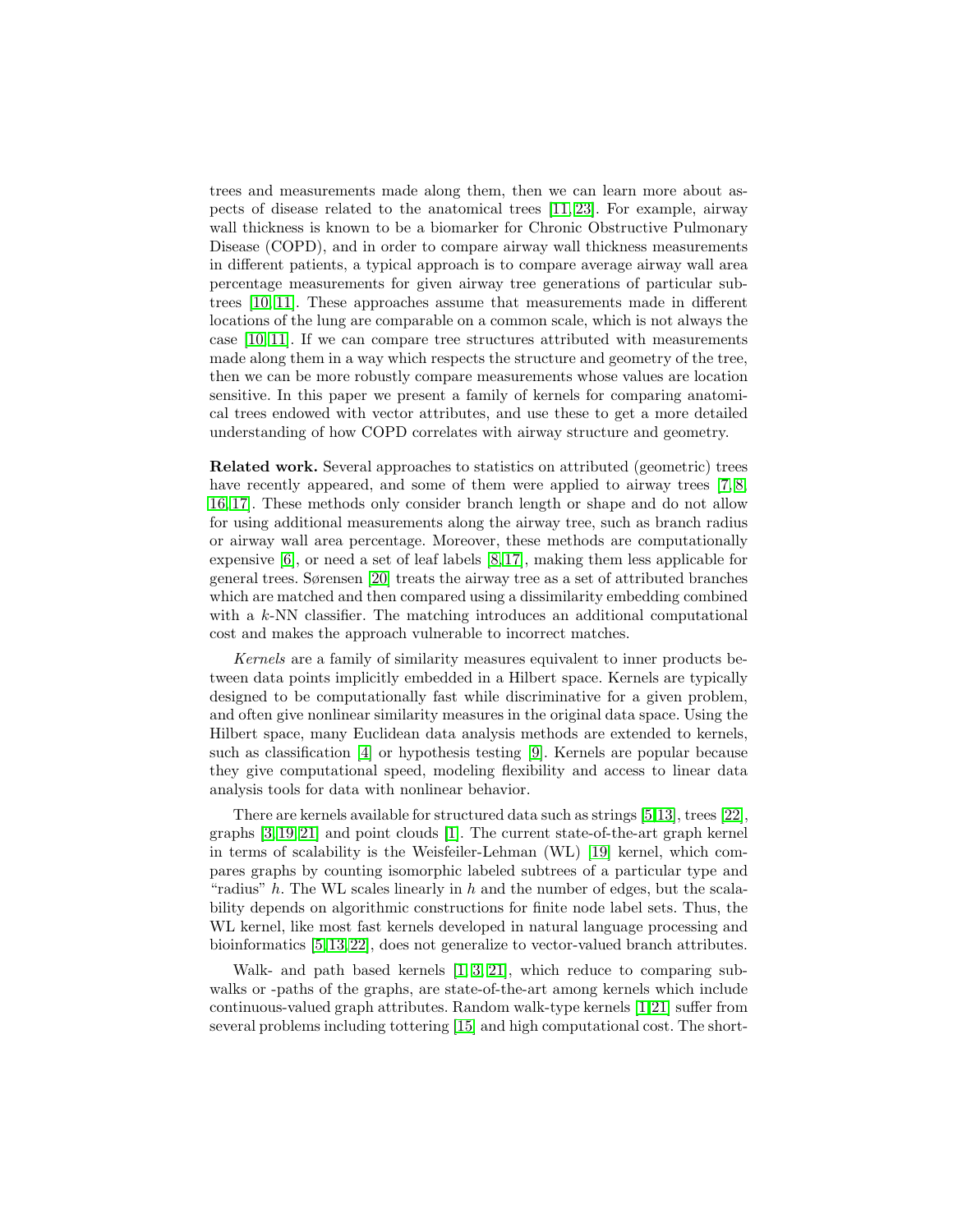est path kernel [\[3\]](#page-11-14) by default only considers path length, and some of the kernels developed in this paper can be viewed as extensions of the shortest path kernel.

Contributions. We develop a family of kernels which are computationally fast enough to run on large datasets, and can incorporate any vectorial attributes on nodes<sup>[1](#page-2-0)</sup>, e.g., shape or airway wall measurements. Using the kernels in classification and hypothesis testing experiments, we show that classification of COPD can be substantially improved by taking geometry into account. This illustrates, in particular, that airway wall area percentage measurements made at different locations in the airway tree are not comparable on a common scale.

We compare the developed kernels to state-of-the-art methods. We see, in particular, that COPD can also be detected from combinatorial airway tree structure using state-of-the-art kernels on tree structure alone, but we show that these contain no more information than a branch count kernel, as opposed to the geometric tree kernels.

## 2 Geometric trees and geometric tree kernels

Anatomical trees like airways are geometric trees: they consist of both combinatorial tree structure and branch geometry (e.g., branch length or shape), where continuous changes in the branch geometry can lead to continuous transitions in the combinatorial tree structure. In addition to its geometric embedding, a geometric tree can be adorned with additional features measured along the tree, e.g., airway branch radius, airway wall thickness, airway wall thickness/branch radius, airway wall area percentage in an airway cross section, etc.

**Definition 1** A geometric tree is a pair  $(T, x)$  where  $T = (V, E, r)$  is a combinatorial tree with nodes V, root r and edges  $E \subset V \times V$ , and  $x: V \to \mathbb{R}^n$  is an assignment of (geometric) attributes from a vector space  $\mathbb{R}^n$  to the nodes of  $T$ , e.g. 3D position or landmark points. An *attributed geometric tree* is a triple  $(T, x, a)$  where  $(T, x)$  is a geometric tree and  $a: x(T) \to \mathbb{R}^d$  is a map assigning a vector valued attribute  $a(p) \in \mathbb{R}^d$  to each point  $p \in x(T)$ .

A common strategy for defining kernels on structured data such as trees, graphs or strings is based on combining kernels on sub-structures such as strings, walks, paths, subtrees or subgraphs  $[1, 3, 5, 13, 19, 21, 22]$  $[1, 3, 5, 13, 19, 21, 22]$  $[1, 3, 5, 13, 19, 21, 22]$  $[1, 3, 5, 13, 19, 21, 22]$  $[1, 3, 5, 13, 19, 21, 22]$  $[1, 3, 5, 13, 19, 21, 22]$  $[1, 3, 5, 13, 19, 21, 22]$ . These are all instances of the so-called R-convolution kernels by Haussler [\[12\]](#page-11-19). We shall use paths in trees as building blocks for defining kernels on trees.

Let  $(T, x)$  be a geometric tree. Given vertices  $v_i, v_j \in V$  there is a unique path  $\pi_{ij}$  from  $v_i$  to  $v_j$  in the tree, defined by the sequence of visited nodes:

$$
\pi_{ij} = \left[ v_i, p^{(1)}(v_i), p^{(2)}(v_i), \dots, w, \dots, p^{(2)}(v_j), p^{(1)}(v_j), v_j \right],
$$

where  $p^{(0)}(v) = v$ ,  $p^{(1)}(v) = p(v)$  is the parent node of v, more generally  $p^{(k)}(v) = v$  $p(p^{(k-1)}(v))$ , and w is the highest level common ancestor of  $v_i$  and  $v_j$  in T. We

<span id="page-2-0"></span> $^{\rm 1}$  Our formulation allows both node and edge attributes, as edge attributes are equivalent to node attributes on rooted trees: assign each edge attribute to its child node.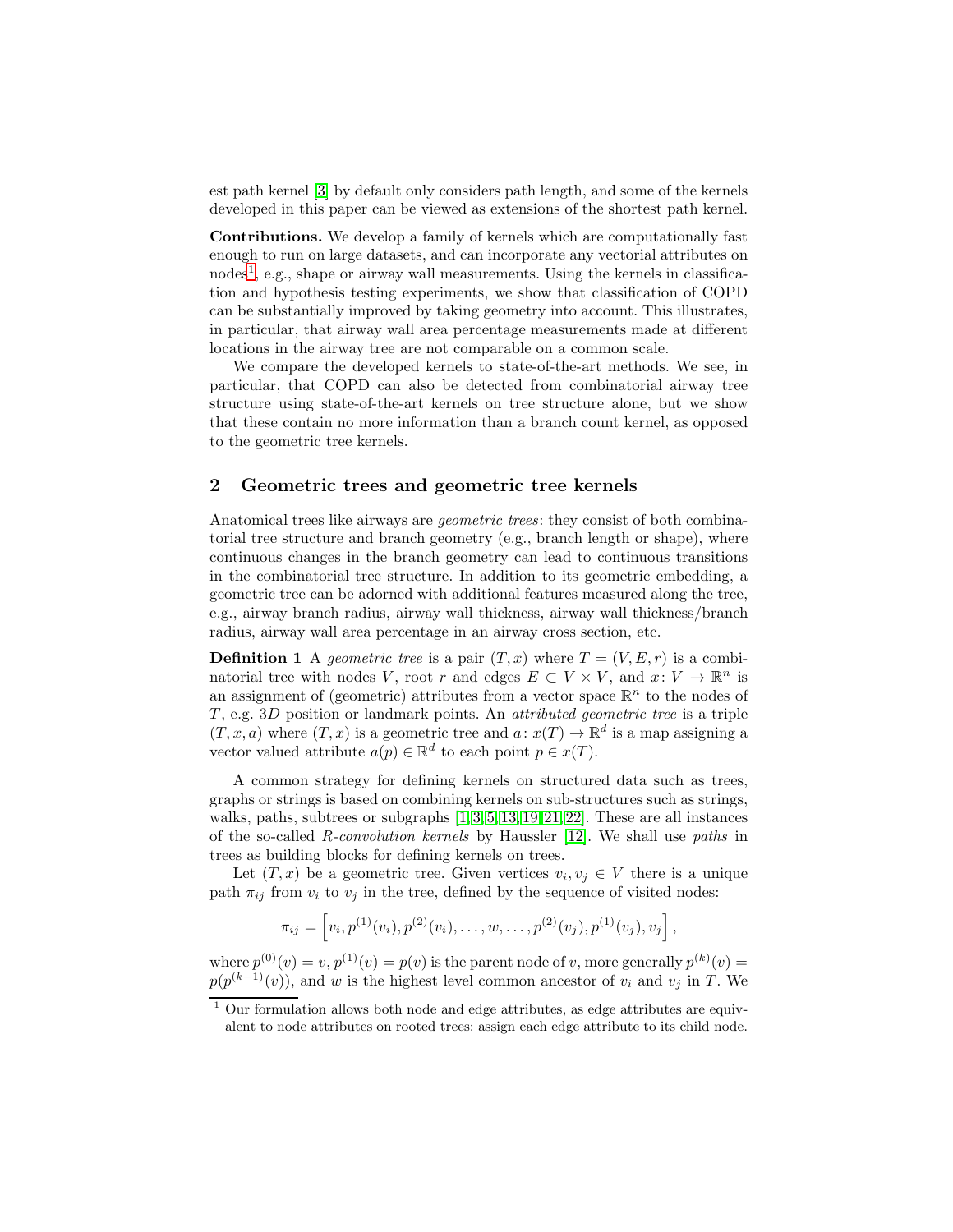call  $\pi_{ij}$  the node-path from  $v_i$  to  $v_j$  in T and for each j let the node-rootpath  $\pi_{jr}$ be the node-path from  $v_i$  to the root.

If the geometric node attributes  $x(v)$ :  $I \to \mathbb{R}^n$  denote embeddings of the edge  $(v, p(v))$  into the ambient space  $\mathbb{R}^n$ , a continuous path  $x_{ij} : [0, 1] \to \mathbb{R}^n$  can be defined, connecting the embedded nodes  $x(v_i), x(v_j) \in \mathbb{R}^n$  along the embedded tree  $x(V) \subset \mathbb{R}^n$ . We call  $x_{ij}$  the *embedded path* from  $x_i$  to  $x_j$  in T.

Throughout the rest of this section, we shall define different kernels for pairs of trees  $T_1$  and  $T_2$ , where  $T_i = (V_i, E_i, r_i, x_i, a_i)$  are attributed geometric trees (including non-attributed geometric trees as a special case with  $a_i \equiv 1$ ),  $i = 1, 2$ . All kernels defined in this section are positive semidefinite, as they are sums of linear and Gaussian kernels composed with known feature maps. This is a necessary condition for a kernel to be equivalent to an inner product in a Hilbert space [\[2\]](#page-11-20), needed for the analysis methods used in Sec. [3.](#page-7-0)

## 2.1 Path-based tree kernels

All-pairs path kernels. The all-pairs path kernel is a basic path-based tree kernel. Given two geometric trees, it is defined as

<span id="page-3-1"></span>
$$
K_a(T_1, T_2) = \sum_{\substack{(v_i, v_j) \in V_1 \times V_1, \\ (v_k, v_l) \in V_2 \times V_2}} k_p(p_{ij}, p_{kl}),\tag{2}
$$

where  $k_p$  is a kernel defined on paths, and  $p_{ij}$ ,  $p_{kl}$  are paths connecting  $v_i$  to  $v_j$ and  $v_k$  to  $v_l$  in  $T_1$  and  $T_2$ , respectively – for instance,  $\pi_{ij}$  and  $\pi_{kl}$ , or  $x_{ij}$  and  $x_{kl}$ , as defined above. Note that if the path kernel  $k_p$  is a path length kernel, then the all-pairs path kernel is a special case of the shortest path kernel on graphs [\[3\]](#page-11-14).

The kernel  $k_p$  should take large values on paths that are geometrically similar, and small values on paths which are not, giving a measure of the alignment of the two tree-paths  $p_{ij}$  and  $p_{kl}$ , making  $K_a$  an overall assessment of the similarity between the two geometric trees  $T_1$  and  $T_2$ . The all-pairs path kernel is nice in the sense that it takes every possible choice of paths in the trees into account. It is, however, expensive: The computational cost is  $\mathcal{O}(|V|^4) \cdot \mathcal{O}(k_p)$ , where  $|V| =$  $\max\{|V_1|, |V_2|\}$  and  $\mathcal{O}(k_p)$  is the cost of the path kernel  $k_p$ .

Rootpath kernels. The computational complexity can be reduced by only considering rootpaths, giving a rootpath kernel  $K_r$  defined as:

<span id="page-3-0"></span>
$$
K_r(T_1, T_2) = \sum_{v_i \in V_1, v_j \in V_2} k_p(p_{ir}, p_{jr})
$$
\n(3)

where  $k_p$  is a path kernel as before, and  $p_{ir}$  is the path from  $v_i$  to the root r. This reduces the computational complexity to  $\mathcal{O}(|V|^2)\mathcal{O}(k_p)$ .

#### 2.2 Path kernels

The modeling capabilities and computational complexity of the kernels  $K_a$  and  $K_r$  depend on the choices of path kernel  $k_p$  and path representation p.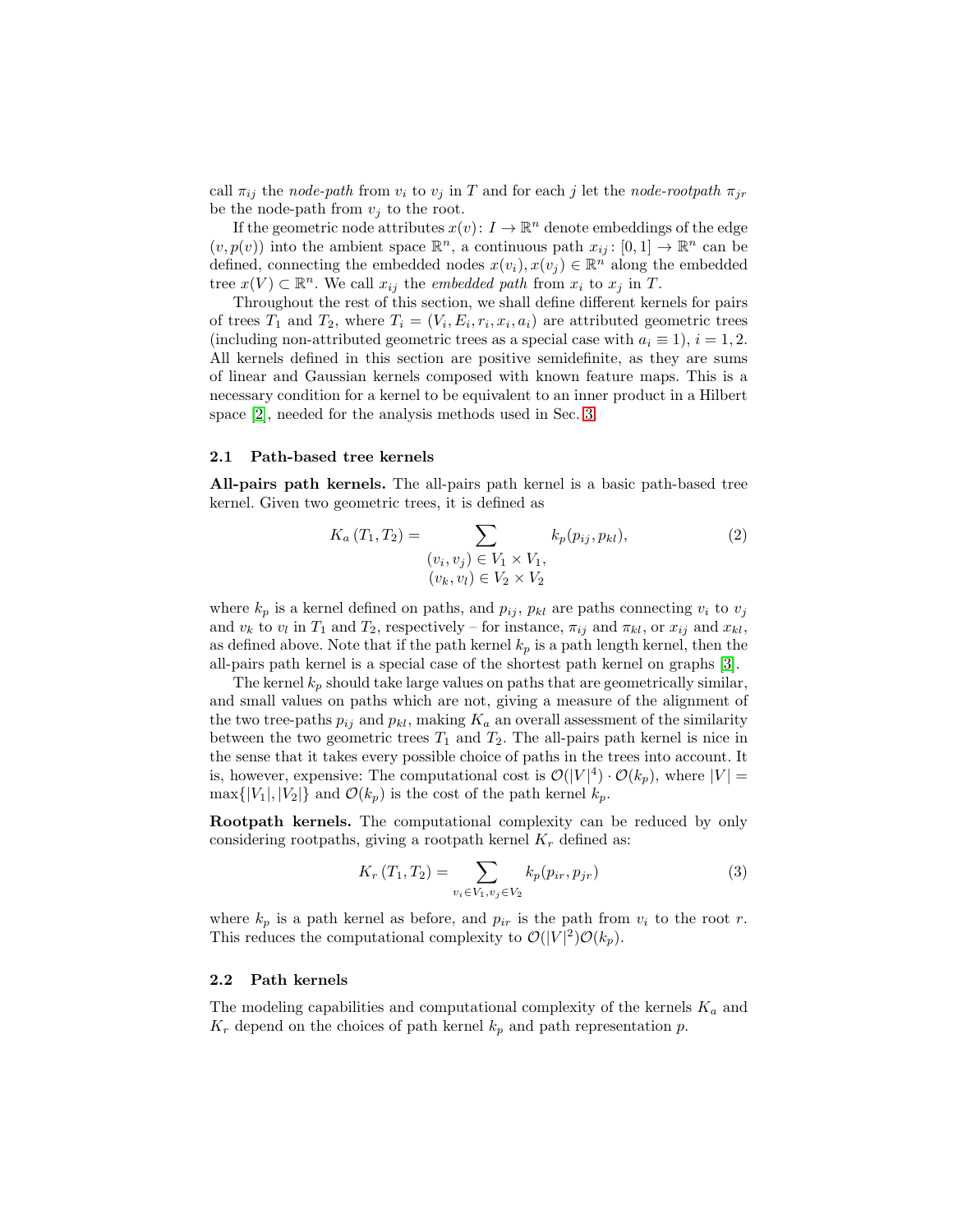Landmark point representation of embedded paths. From a shape modeling point of view, equidistantly sampled landmark points give a reasonable representation of a path through the tree. Representing paths by  $N$  equidistantly sampled landmark points  $x_{ij} \in (\mathbb{R}^n)^N$ , the path kernel  $k_p = k_x$  is either a linear or Gaussian kernel:

<span id="page-4-2"></span>
$$
k_x(x_{ij}, x'_{kl}) = \begin{cases} \langle x_{ij}, x'_{kl} \rangle & \text{(linear, i.e., dot product)}\\ e^{-\lambda ||x_{ij} - x'_{kl}||_2^2} & \text{(Gaussian)} \end{cases}
$$
(4)

for a scaling parameter  $\lambda$  which regulates the width of the Gaussian.

Node-path kernels. The landmark point kernels are expensive to compute (see Table [1\)](#page-6-0). In particular, two embedded tree-paths may have large overlapping segments without having a single overlapping equidistantly sampled landmark point, as the distance between landmark points depends on the length of the entire path. Thus, most landmark points will only appear in one path, giving little opportunity for recursive algorithms or dynamic programming that take advantage of repetitive structure. To enable such approaches, we use node-paths.

Assume that  $\pi^1 = [\pi^1(1), \pi^1(2), \ldots, \pi^1(m)]$  and  $\pi^2 = [\pi^2(1), \pi^2(2), \ldots, \pi^2(l)]$ are node-paths in  $T_1, T_2$ , respectively, as defined above, that is, sequences of consecutive nodes  $\pi^{i}(j) \in V_{i}$  in  $T_{i}$ . We define

$$
k_{\pi}(\pi^1, \pi^2) = \begin{cases} \sum_{i=1}^L k_n \left( x_1(\pi^1(i)), x_2(\pi^2(i)) \right) & \text{if } |\pi^1| = |\pi^2| = L \\ 0 & \text{otherwise} \end{cases}
$$
(5)

where  $k_n$  is a node kernel. In this paper  $k_n(v_1, v_2)$  is either a linear kernel without/with additional attributes  $a_i$ :

<span id="page-4-3"></span><span id="page-4-1"></span>
$$
\langle x_1(v_1), x_2(v_2) \rangle, \quad \langle x_1(v_1), x_2(v_2) \rangle \langle a_1(v_1), a_2(v_2) \rangle
$$

or a Gaussian kernel with/without attributes  $a_i$ 

$$
e^{-\lambda_1||x_1(v_1)-x_2(v_2)||^2}
$$
,  $e^{-\lambda_1||x_1(v_1)-x_2(v_2)||^2}$ .  $e^{-\lambda_2||a_1(v_1)-a_2(v_2)||^2}$ ,

where the Gaussian weight parameters are heuristically set to the inverse dimension of the relevant feature space, i.e.,  $\lambda_1 = \frac{1}{n}$  and  $\lambda_2 = \frac{1}{d}$ .

Now the node-rootpath tree kernel  $K_r$  can be rewritten as:

$$
K_r(T_1, T_2) = \sum_{l=1}^h \sum_{v_1 \in V_1^l} \sum_{v_2 \in V_2^l} \sum_{i=1}^l k_n \left( x_1(\pi_1(i)), x_2(\pi_2(i)) \right), \tag{6}
$$

<span id="page-4-4"></span>where  $h = \min\{\text{height}(T_i), i = 1, 2\}$ . This can be reformulated as a weighted sum of node kernels, giving substantially improved computational complexity:

**Proposition 7** For each  $l \leq h$ , let  $V_i^l$  be the set of vertices at level l in  $T_i$ . Then

<span id="page-4-0"></span>
$$
K_r(T_1, T_2) = \sum_{i=1}^h \sum_{v_1 \in V_1^l} \sum_{v_2 \in V_2^l} \langle \delta_{v_1}, \delta_{v_2} \rangle k_n(v_1, v_2), \tag{8}
$$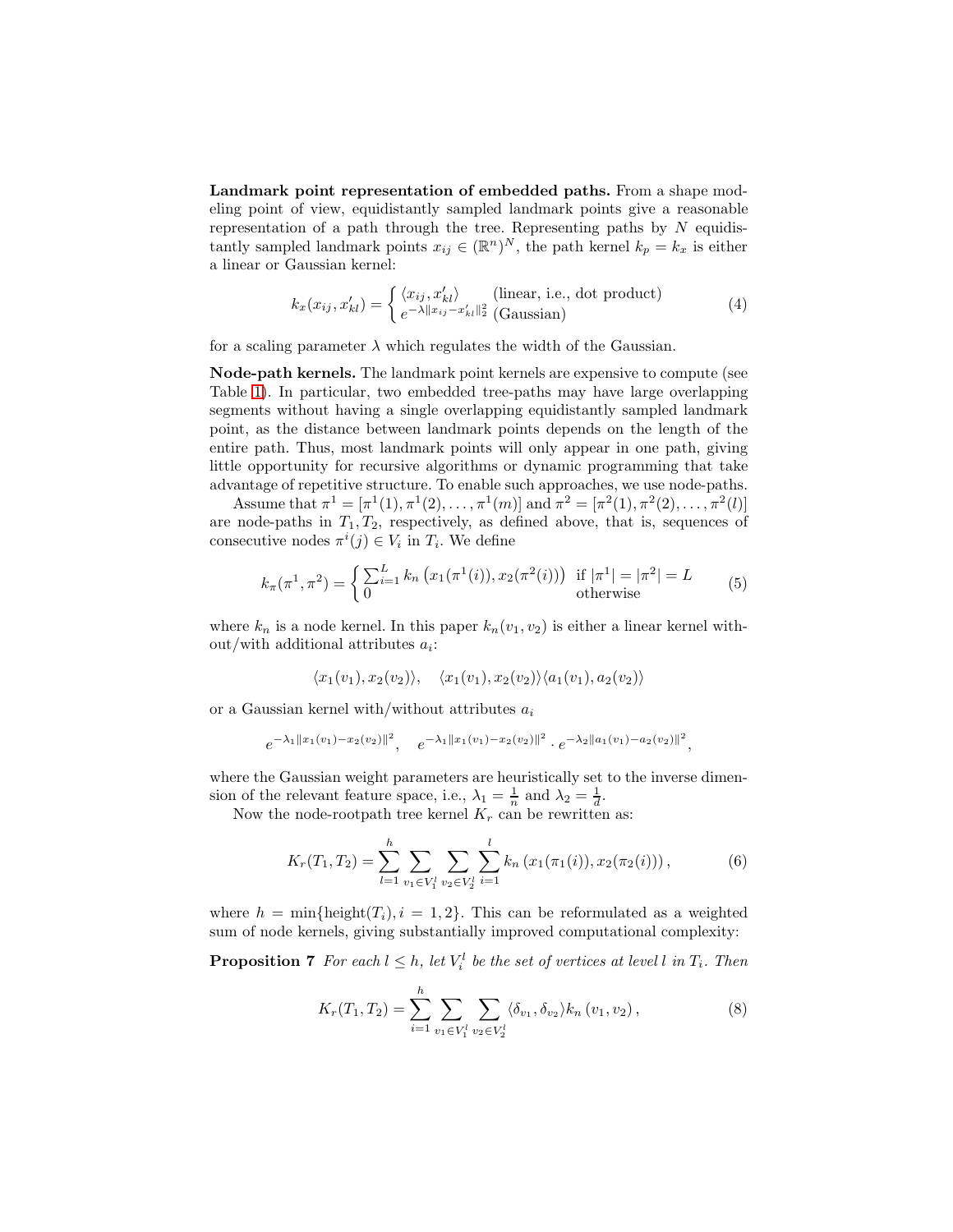where  $\delta_{v_i}$  is an h-dimensional vector whose  $j^{th}$  coefficient counts the number of descendants of  $v_i$  at level j in  $T_i$ , respectively. The complexity of computing  $K_r$ is  $\mathcal{O}(h \max_l |V^l|^2(n+h)).$ 

When  $k_n$  is a linear kernel  $\langle x_1(v_1), x_2(v_2) \rangle$  or  $\langle x_1(v_1), x_2(v_2) \rangle \langle a_1(v_1), a_2(v_2) \rangle$ , the kernel  $K_r$  can be further decomposed as

$$
K_r(T_1, T_2) = \sum_{l=1}^h \langle \gamma(T_1, l), \gamma(T_2, l) \rangle,
$$
  

$$
\gamma(T_i, l) = \begin{cases} \sum_{v \in V_i^l} x_i(v) \otimes \delta(v), & \text{no } a_i \\ \sum_{v \in V_i^l} a_i(v) \otimes x_i(v) \otimes \delta(v), & \text{with } a_i \end{cases}
$$
(9)

at total complexity  $\mathcal{O}(|V|hn) / \mathcal{O}(|V|hnd)$  (without/with attributes  $a_i$ ). Here,  $\otimes$ denotes the Kronecker product.

*Proof.* Eq. [\(8\)](#page-4-0) follows from the fact that the terms  $k_n(v_1, v_2)$  in kernel [\(6\)](#page-4-1) will be counted once for every pair  $(w_1, w_2)$  of descendants of  $v_1$  and  $v_2$ , respectively, which are at the same level. The descendant vectors  $\delta(v_i)$  for all  $v_i \in V_i$  can be precomputed using dynamical programming at computational cost  $\mathcal{O}(|V|h)$ , since  $\delta(v) = [1, \bigoplus_{p(w)=v} \delta(w)]$ , where  $\oplus$  is defined as left aligned addition of vectors<sup>[2](#page-5-0)</sup>. The cost of computing  $K_r$  is thus

$$
\mathcal{O}(|V|h + h \max_{l} |V^{l}|^{2}(h+n)) = \mathcal{O}(h \max_{l} |V^{l}|^{2}(n+h)),
$$

where  $\mathcal{O}(n)$  is the cost of computing each node kernel  $k_n(v_1, v_2)$ .

To prove [\(8\)](#page-4-0) without attributes  $a_i$ , let  $x_1(v_1), x_2(v_2), \delta(v_1)$  and  $\delta(v_2)$  be column vectors and use the Kronecker trick  $(\langle a_i, a_j \rangle \langle b_i, b_j \rangle = \langle b_i \otimes a_i, b_j \otimes a_j \rangle)$ :

$$
K(T_1, T_2) = \sum_{l=1}^h \sum_{v_1 \in V_1^l} \sum_{v_2 \in V_2^l} \langle \delta(v_2), \delta(v_1) \rangle \langle x_1(v_1), x_2(v_2) \rangle
$$
  
=  $\sum_{l=1}^h \langle \sum_{v_2 \in V_2^l} (x_2(v_2) \otimes \delta(v_2)), \sum_{v_1 \in V_1^l} x_1(v_1) \otimes \delta(v_1) \rangle$   
=  $\sum_{l=1}^h \langle \gamma(T_1, l), \gamma(T_2, l) \rangle$ .

The total complexity is thus  $\mathcal{O}(\max_{l,i} |V_i^l|hn) + \mathcal{O}(|V|h) = \mathcal{O}(|V|hn)$ . Similar analysis proves the attributed case.

#### 2.3 Pointcloud kernels

Anatomical measurements can also be weighed by location using 3D position alone in a pointcloud kernel. The pointcloud kernel does not use the tree structure but treats each edges in the tree as a point and compares all points:

<span id="page-5-1"></span>
$$
K_{PC}(T_1, T_2) = \sum_{e_1 \in E_1} \sum_{e_2 \in E_2} k_e(e_1, e_2)
$$
 (10)

where  $k_e$  is a kernel on attributed edges. We use a Gaussian edge kernel (GPC):

$$
k_e(e_1, e_2) = \underbrace{e^{-\lambda_1 \|x(e_1) - x(e_2)\|^2}}_{c_1} \underbrace{e^{-\lambda_2 \|a(e_1) - a(e_2)\|^2}}_{c_2}.
$$
\n
$$
(11)
$$

<span id="page-5-0"></span><sup>&</sup>lt;sup>2</sup> e.g.,  $[a, b, c] \oplus [d, e] = [a + d, b + e, c]$ .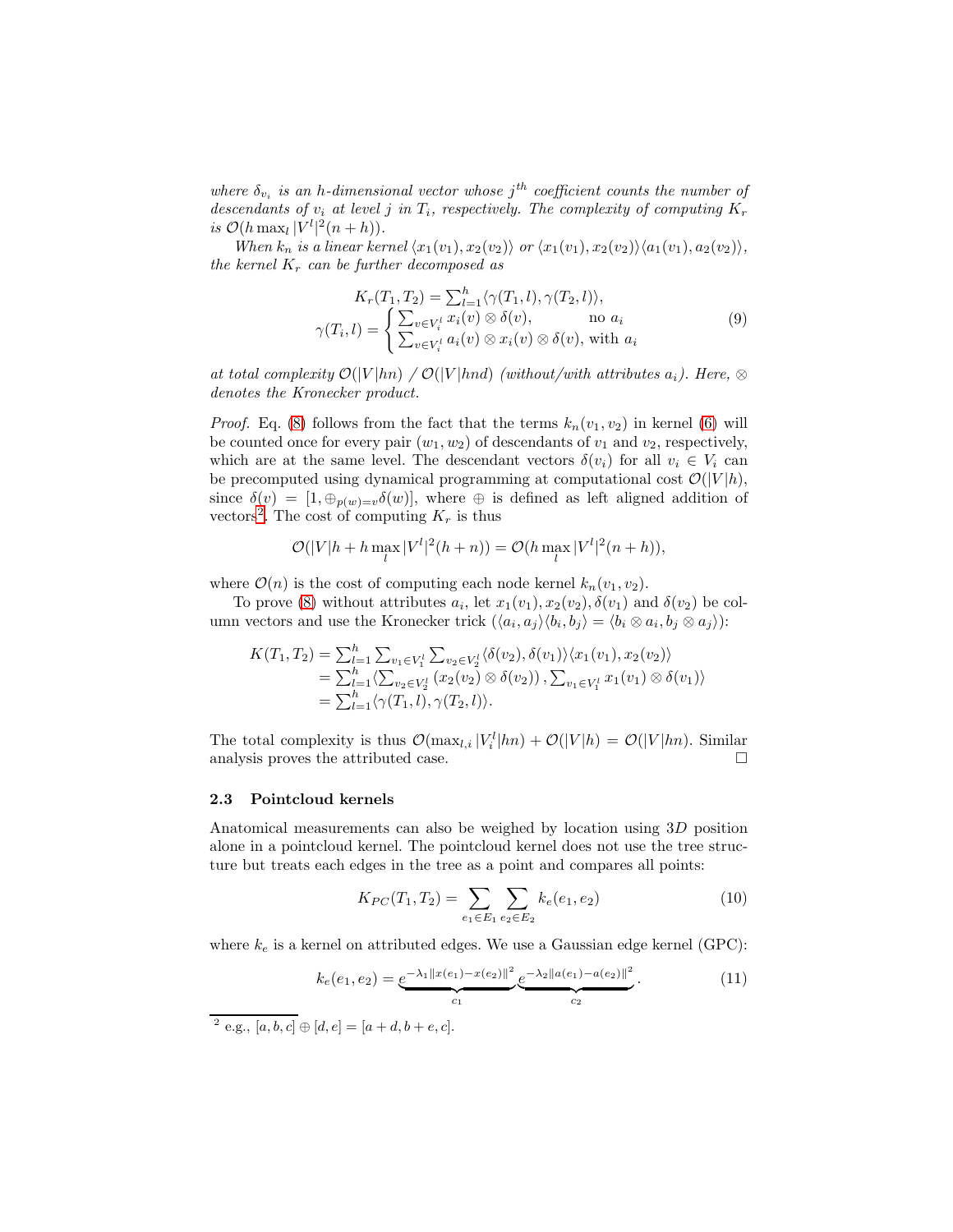The kernel is designed to weight the contribution to the total kernel  $K_{PC}$  of the airway wall area percentage kernel value  $c_1$  between edges  $e_1$  and  $e_2$  by the geometric alignment of the same edges, defined by the geometric kernel value  $c_2$ .

#### 2.4 Baseline kernels

The kernels presented in this paper are compared to a set of baseline kernels. Standard airway wall area percentage measurements are often compared by using an average measure over parts of the tree or a vector of average measures in chosen generations. We use two baseline airway wall area percentage kernels:

<span id="page-6-2"></span><span id="page-6-1"></span>
$$
K_{AAW\%}(T_1, T_2) = e^{-\|\hat{a}_1 - \hat{a}_2\|^2},\tag{12}
$$

$$
K_{AgAW\%}(T_1, T_2) = e^{-\|(\hat{a}_1)_{(3-6)} - (\hat{a}_2)_{(3-6)}\|^2}
$$
\n(13)

<span id="page-6-3"></span>where  $\hat{a}_i$  is the average airway wall area percentage averaged over all centerline points in the tree, and  $(\hat{a}_i)_{(3-6)}$  is a 4-dimensional vector of average airway wall area percentages averaged over all centerline points in generations 3 − 6 in tree  $T_i$ . For these kernels (AAW%, AgAW%), linear versions were also computed (i.e.  $e^{-||w_1-w_2||^2}$  replaced with  $\langle w_1, w_2 \rangle$ , but the corresponding classification results are not reported as they were consistently weaker than the Gaussian kernels.

Airway segmentation is likely more difficult in diseased as opposed to healthy subjects, as also observed by [\[20\]](#page-11-8). In order to check whether the number of detected branches may be a bias in the studied kernels, we compare our kernels to a linear and a Gaussian branchcount kernel (LBC/GBC) defined by

$$
K_{LBC}(T_1, T_2) = \sharp(V_1) \cdot \sharp(V_2), \quad K_{GBC}(T_1, T_2) = e^{-\|\sharp(V_1) - \sharp(V_2)\|^2}.
$$
 (14)

The linear kernel LBC is the most natural, since the Hilbert space associated to a linear kernel on  $w \in \mathbb{R}^n$  is just  $\mathbb{R}^n$ . However, a linear kernel on 1-dimensional input cannot be normalized, as [\(15\)](#page-7-1) produces a kernel matrix with entries  $\equiv 1$ , and the GBC kernel is used for comparison in Table [4](#page-9-0) to show that the geometric tree kernels are, indeed, measuring something other than branch count.

|                              | Embedded paths                    | Node-path                                       |  |
|------------------------------|-----------------------------------|-------------------------------------------------|--|
|                              | $(m \text{ landmark points})$     |                                                 |  |
| All-paths                    | O( V )<br>$\vert {}^{4}mn)$       | $\mathcal{O}( V ^2 h \max_l  V^l ^2(n+h)$       |  |
| Root-paths                   | $\overline{\mathcal{O}( V ^2mn)}$ | $\mathcal{O}(h \max_l  \overline{V}^l ^2)(n+h)$ |  |
| Attributed all-paths         | N/A                               | $\mathcal{O}(h V ^2 \max_l  V^l ^2)(n+d+h)$     |  |
| Attributed root-paths        | N/A                               | $\mathcal{O}(h \max_l  V^l ^2)(n+d+h)$          |  |
| Attributed linear root-paths | N/A                               | $\mathcal{O}( V  hnd)$                          |  |
| Pointcloud kernel            | N / A                             | $nd^{\circ}$                                    |  |

<span id="page-6-0"></span>Table 1. Computational complexities for the considered kernels. Trees are assumed to be embedded in  $\mathbb{R}^n$  and admit additional vector valued measurements in  $\mathbb{R}^d$ .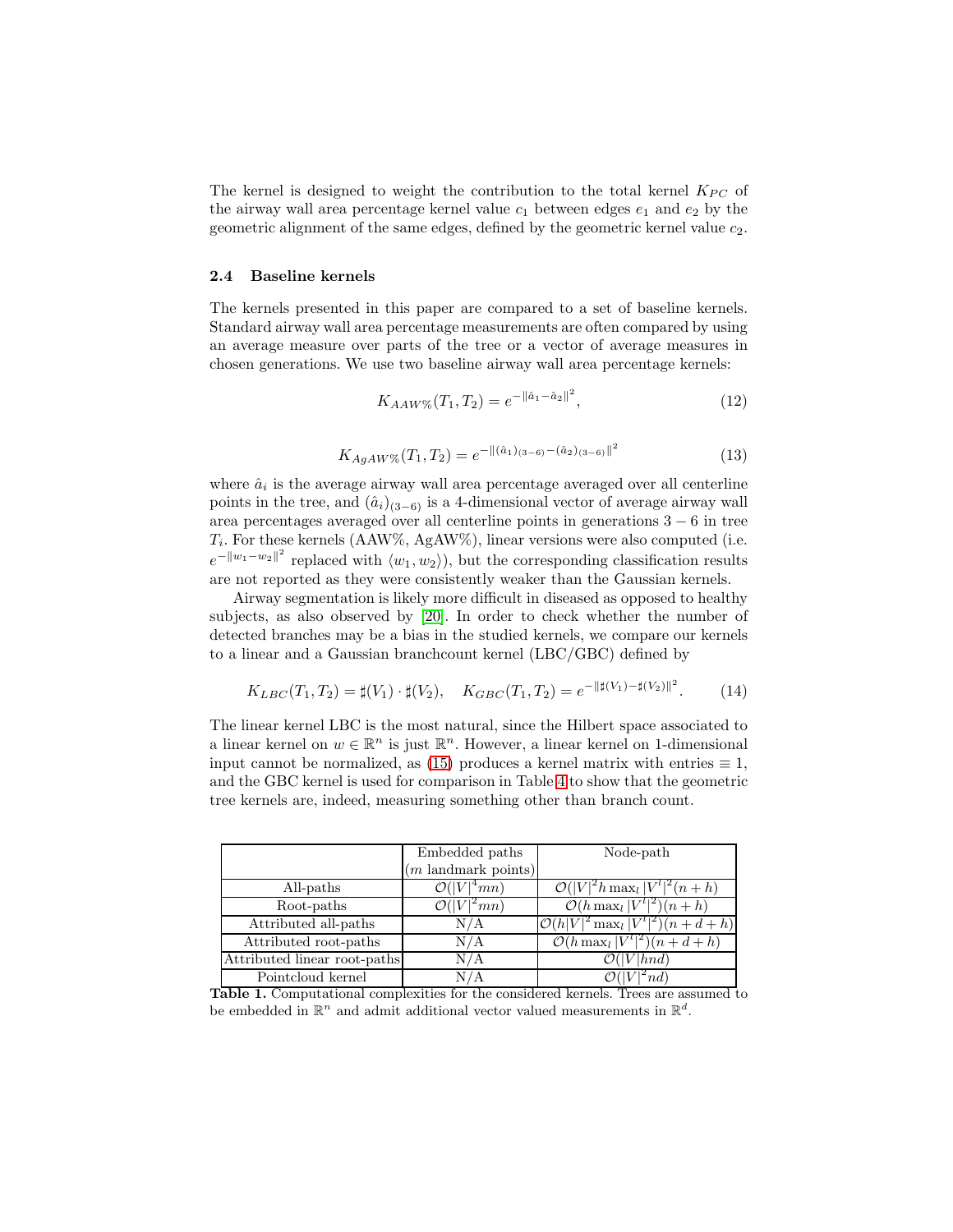| Kernel                                  | Linear | Gaussian   average   average   Shortest   Weisfeiler |          |          |      |                                        |
|-----------------------------------------|--------|------------------------------------------------------|----------|----------|------|----------------------------------------|
|                                         |        | root-node-<br>pranchcount AW % generation            |          |          | path | Lehman                                 |
|                                         | path   |                                                      |          | AW $%$   |      | $(h = 10)$                             |
| Comp. time $46 \text{ m } 43 \text{ s}$ |        | 23 m 3 s                                             | $0.87$ s | $1.61$ s |      | $42 \text{ m } 26 \text{ s}$ 59 m 23 s |

<span id="page-7-2"></span>Table 2. Runtime for selected kernels on a larger set of 9710 airway trees.

Several state-of-the-art graph kernels were also used. The random walk kernel [\[21\]](#page-11-16) did not finish computing within reasonable time. The shortest path kernel [\[3\]](#page-11-14) was computed with edge number as path length, and the Weisfeiler-Lehman kernel [\[19\]](#page-11-15) was computed with node degree as node label. Results are reported in Tables [2,](#page-7-2) [3](#page-8-0) and [4.](#page-9-0)

## <span id="page-7-0"></span>3 Experiments

Analysis was performed on airway trees segmented from CT-scans of 1966 subjects from a national lung cancer screening trial. Triangulated mesh representations of the interior and exterior wall surface were found using an optimal surface based approach [\[18\]](#page-11-21), and centerlines were extracted from the interior surface using front propagation [\[14\]](#page-11-22). As the resulting centerlines are disconnected at bifurcation points, the end points were connected using a shortest path search within an inverted distance map of the interior surface. The airway centerline trees were normalized using person height as an isotropic scaling parameter. Airway wall thickness and airway radius were estimated from the shortest distance from each surface mesh vertex to the centerline. The measurements were grouped and averaged along the centerline by each nearest landmark point.

Out of the 1966 participants, 980 were diagnosed with COPD level 1-3 based on spirometry, and 986 were symptom free. The minimal/maximal/average number of branches in an airway tree was 29/651/221.5, respectively.

#### <span id="page-7-4"></span>3.1 Kernel computation and computational time

The kernels listed in table [4](#page-9-0) were implemented in Matlab<sup>[3](#page-7-3)</sup> and computed on a 2.40GHz Intel Core i7-2760QM CPU with 32 GB RAM. Each kernel matrix was normalized to account for difference in tree size:

<span id="page-7-1"></span>
$$
K_{\text{norm}}(T_1, T_2) = \frac{K(T_1, T_2)}{\sqrt{K(T_1, T_1)K(T_2, T_2)}}.
$$
\n(15)

An exception was made for linear kernels between scalars (LBC and AAW%), since normalization such kernels results gives matrix coefficients  $\equiv 1$ .

Computation times for the different kernels used in the classification experiments in Section [3.3](#page-9-1) on 1966 airway trees are shown in Table [4.](#page-9-0) To demonstrate

<span id="page-7-3"></span><sup>3</sup> Software: <http://image.diku.dk/aasa/software.php>; published software was used for SP, WL [\[19\]](#page-11-15).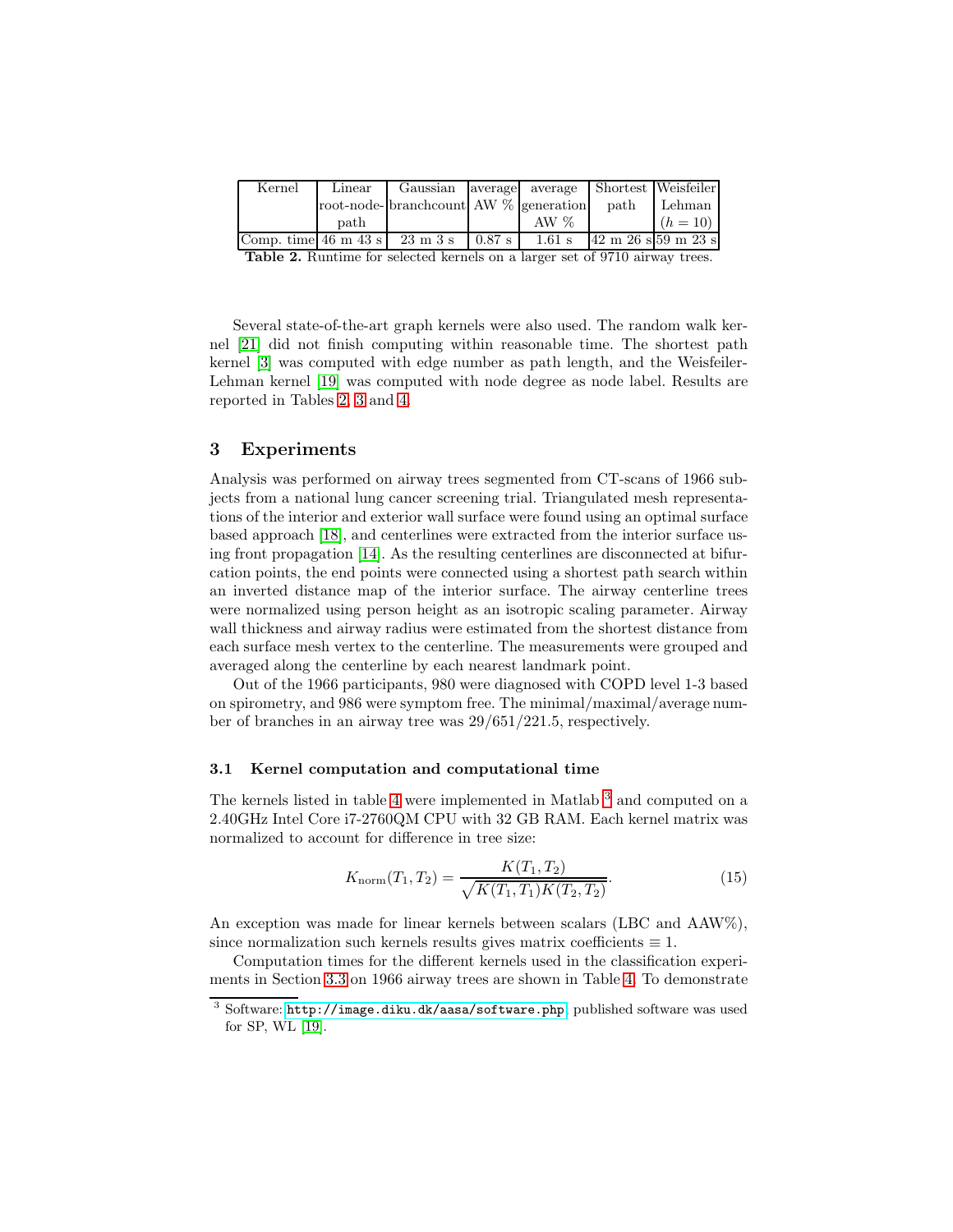scalability, some of the kernels were ran on 9710 airways from a longitudinal study of the 1966 participants, see Table [2.](#page-7-2) The slower kernels were not included.

For classification and hypothesis testing, a set of 1966 airway trees from 1966 distinct subjects was used (980 diagnosed with COPD at scan time).

#### 3.2 Hypothesis testing: Two-sample test for means

Let X denote a set of data objects. Given any positive semidefinite kernel  $k: X \times$ X there exists an implicitly defined feature map  $\phi: \mathcal{X} \to \mathcal{H}$  into a reproducing kernel Hilbert space  $(\mathcal{H}, \langle \cdot \rangle)$  such that  $k(x_1, x_2) = \langle \phi(x_1), \phi(x_2) \rangle$  for all  $x_1, x_2 \in$  $X$  [\[2\]](#page-11-20). Hypothesis tests can be defined in H to check whether two samples  $A, B \subset$ X are implicitly embedded by  $\phi$  into distributions on H that have, e.g., the same means  $\mu_A = \mu_B$  [\[9\]](#page-11-10). Denote by  $\hat{\mu}_A$  and  $\hat{\mu}_B$  the sample means of  $\phi(A)$  and  $\phi(B)$ in  $H$ , respectively; we use as a test statistic the distance

$$
T(A, B) = \|\hat{\mu}_A - \hat{\mu}_B\|_{\mathcal{H}}
$$

between the sample means and check the null hypothesis using a permutation test. Writing  $|A| = a$  and  $|B| = b$ , we divide  $\mathcal{X} = A \cup B$  into N random partitions  $A_i, B_i$  of size  $|A_i| = a$  and  $|B_i| = b$ ,  $i = 1...N$ , compute the test statistic  $T_i$ for each partition, and compare it with the statistic  $T_0$  obtained for the original partition  $\mathcal{X} = A \cup B$ . An approximate p-value giving the probability of  $\phi(A)$  and  $\phi(B)$  coming from distributions with identical means  $\mu_A = \mu_B$  is now given by  $p = \frac{|\{T_i|T_i \geq T_0, i=1...N\}|+1}{N+1}$ . The T statistic can be computed from a kernel matrix since distances in H can be derived directly from the values of  $k(\mathcal{X}, \mathcal{X})$  using the binomial formula:

$$
\begin{split}\n\|\hat{\mu}_A - \hat{\mu}_B\|^2 &= \langle \frac{1}{a} \sum_{i=1}^a \phi(a_i) - \frac{1}{b} \sum_{j=1}^b \phi(b_j), \frac{1}{a} \sum_{i=1}^a \phi(a_i) - \frac{1}{b} \sum_{j=1}^b \phi(b_j) \rangle \\
&= \frac{1}{a^2} \sum_{i=1}^a \sum_{m=1}^a \langle \phi(a_i), \phi(a_m) \rangle - \frac{2}{ab} \sum_{i=1}^a \sum_{j=1}^b \langle \phi(a_i), \phi(b_j) \rangle \\
&\quad + \frac{1}{b^2} \sum_{j=1}^b \sum_{n=1}^b \langle \phi(b_j), \phi(b_j n) \rangle \\
&= \frac{1}{a^2} \sum_{i=1}^a \sum_{m=1}^a k(a_i, a_m) - \frac{2}{ab} \sum_{i=1}^a \sum_{j=1}^b k(a_i, b_j) \\
&\quad + \frac{1}{b^2} \sum_{j=1}^b \sum_{n=1}^b k(b_j, b_n).\n\end{split}
$$

Using the test with selected kernels we show that healthy airways and COPD airways do not come from the same distributions (Table [3\)](#page-8-0).

| Kernel     | Gaussian             | Gaussian                     | Average              | Generation-                 |
|------------|----------------------|------------------------------|----------------------|-----------------------------|
|            | pointcloud           | branchcount                  |                      | AW-wall % average AW-wall % |
| $p$ -value | $9.99 \cdot 10^{-5}$ | $9.99 \cdot 10^{-5}$         | $9.99 \cdot 10^{-5}$ | $9.99 \cdot 10^{-5}$        |
| Kernel     | Linear               | Linear                       | Shortest             | Weisfeiler                  |
|            |                      | all-node-path Root-node-path | path                 | Lehman                      |
| $p$ -value | $9.99 \cdot 10^{-5}$ | $9.99 \cdot 10^{-5}$         | $9.99 \cdot 10^{-5}$ | $9.99 \cdot 10^{-5}$        |

<span id="page-8-0"></span>Table 3. Permutation tests for the means of the COPD patient and healthy subject samples. All permutation tests are made with 10.000 permutations.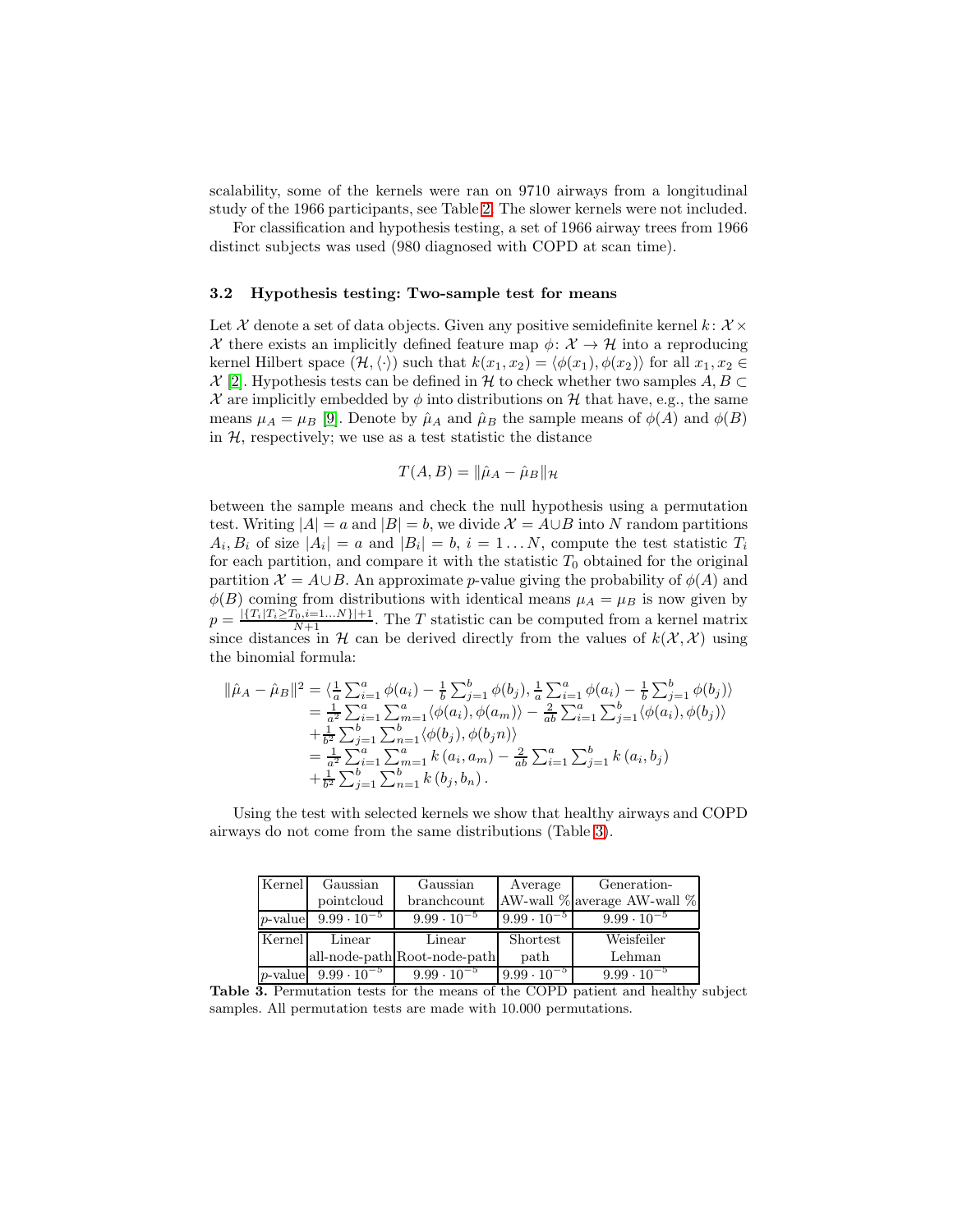| Kernel type                                                                                | Mean class.                        | Kernel matrix                                  | Mean class.                        |
|--------------------------------------------------------------------------------------------|------------------------------------|------------------------------------------------|------------------------------------|
|                                                                                            | accuracy                           | computation time                               | accuracy                           |
|                                                                                            |                                    |                                                | $K + K_{GBC}$                      |
| Rootpath, linear $(3)$ , $(4)$                                                             | $62.4 \pm 0.7\%$                   | 9h9m20s                                        | $\mathbf{66.8} \pm \mathbf{0.4}\%$ |
| Rootpath, Gaussian (3),<br>(4)                                                             | $\textbf{64.9} \pm \textbf{0.4}\%$ | 6 h 53 m 21 s                                  | $\textbf{68.2} \pm \textbf{0.5}\%$ |
| All-node-paths, linear (2),<br>(5)                                                         | $62.0 \pm 0.6\%$                   | 3 h 7 s                                        | $63.2 \pm 0.5\%$                   |
| Root-node-path, linear (3),<br>(5)                                                         | $61.8 \pm 0.7\%$                   | 4 m 24 s                                       | $62.9 \pm 0.8\%$                   |
| Root-node-path, Gaussian (3),<br>(5)                                                       | $\pmb{64.4\pm0.8\%}$               | 97 h 21 m 45 s                                 | $\textbf{64.9} \pm \textbf{0.6}\%$ |
| Root-node-path, linear, $a_i$ (3), (5)                                                     | $58.6 \pm 0.6\%$                   | $19 \text{ m } 44 \text{ s}$                   | $62.3 \pm 0.8\%$                   |
| airway wall area % attribute                                                               |                                    |                                                |                                    |
| Pointcloud, Gaussian (10)                                                                  | $\textbf{64.4} \pm \textbf{0.6}\%$ | 18 h 40 m 26 s                                 | $\mathbf{66.5} \pm \mathbf{0.6}\%$ |
| Branchcount, linear (14)                                                                   | $62.3 \pm 1.0\%$                   | $0.08$ s                                       | N/A                                |
| Branchcount, Gaussian                                                                      | $63.3 \pm 0.4\%$                   | $0.2\,$                                        | N/A                                |
| Linear kernel on $\%$                                                                      | $56.2 \pm 0.6\%$                   | $0.62$ s                                       | $63.3 \pm 0.5\%$                   |
| average airway wall area (12)                                                              |                                    |                                                |                                    |
| Gaussian kernel on average                                                                 | $60.3 \pm 0.2\%$                   | $0.35$ s                                       | $63.3 \pm 0.5\%$                   |
| airway wall area %,                                                                        |                                    |                                                |                                    |
| generations $3-6$ (13)                                                                     |                                    |                                                |                                    |
| Shortest path [3]                                                                          | $62.6 \pm 0.4\%$                   | $20 \text{ m } 24 \text{ s}$                   | $63.4 \pm 0.4\%$                   |
| Weisfeiler Lehman $(h = 10)$ [19]<br>m 11 / 01 10 11<br>$\mathbf{1}$ $\mathbf{c}$ $\alpha$ | $62.1 \pm 0.5\%$                   | $14 \text{ m } 40 \text{ s}$<br>$6 + 1$ $0001$ | $62.9 \pm 0.5\%$                   |

## <span id="page-9-0"></span>Table 4. Classification results for COPD on 1966 individuals, of which 893 have COPD.

## <span id="page-9-1"></span>3.3 COPD classification experiments

Based on the kernel matrices corresponding to the kernels described in Sec. [3.1](#page-7-4) for a set of 1966 airway trees, classification into COPD/healthy was done using a support vector machine (SVM) [\[4\]](#page-11-9). The SVM slack parameter was trained using cross validation on 90% of the entire dataset, and tested on the remaining 10%. This experiment was repeated 10 times and the mean accuracies along with their standard deviations are reported in Table [4.](#page-9-0) All kernel matrices were combined with the GBC kernel matrix in order to check whether the kernels were, in fact, detecting something other than branch number.

# 4 Discussion

We have constructed a family of kernels that operate on geometric trees, and seen that they give a fast way to compare large sets of trees. We have applied the kernels to hypothesis testing and classification of COPD based on airway tree structure and geometry, along with state-of-the-art methods. We show that there is a connection between COPD and airway wall area percentage, and the COPD detected based on our weighted airway wall area percentage kernels is stronger than what can be found using average airway wall area percentage measurements over different airway tree generations, which is commonly done [\[10,](#page-11-2) [11\]](#page-11-0).

Efficient kernels for trees with vector-valued node attributes are difficult to design because algorithmically, similarity of vector-valued attributes is more challenging to efficiently quantify than equality of discrete-valued attributes.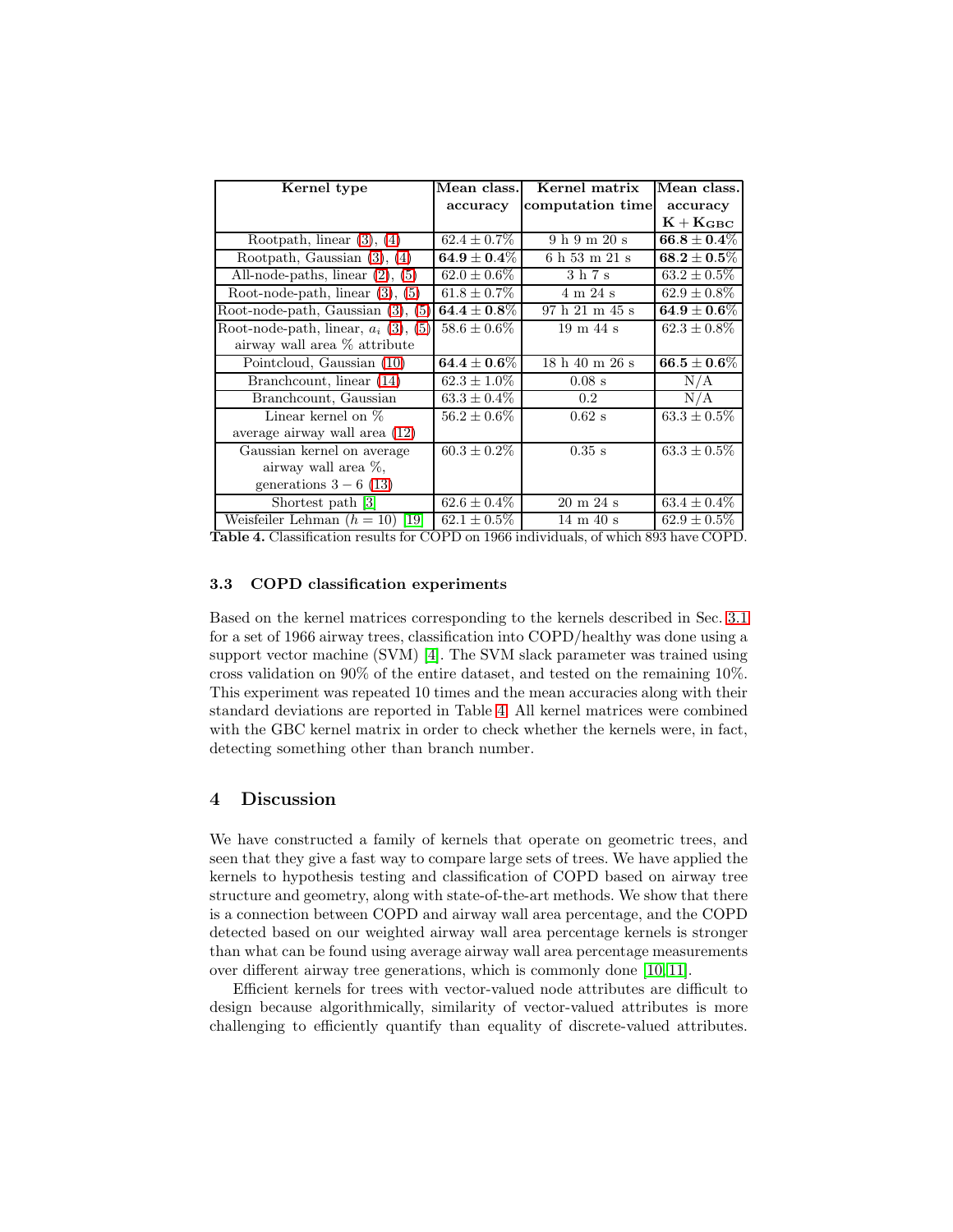Nevertheless, some of the defined kernels for vector-attributed trees are fast enough to be applied to large datasets from clinical trials.

Vector-valued attributes are important from a modeling point of view, as they allow inclusion of geometric information such as branch shape or clinical measurements in the trees. However, there is a tradeoff between computational speed and optimal use of the attributes. The efficient node paths are less robust than the embedded paths in airway segmentations with missing or spurious branches, and we observe a small drop in classification performance in Table [4.](#page-9-0) Rootpath kernels are introduced to improve computational speed. However, they do introduce a bias towards increased weighting of parts of the tree close to the root, which are contained in more root-paths. Gaussian local kernels perform significantly better than linear ones (Table [4\)](#page-9-0), which is particularly pronounced in the pointcloud kernel. In convolution kernels based on quantification of substructure similarity rather than isomorphic substructure, all the dissimilar substructures are still contributing to the total value of the kernel, and the Gaussian local kernel downscales the effect of dissimilar substructures much more efficiently than the linear kernel. This is particularly pronounced in kernels that use geometric weighting of airway wall measurement comparison. Unfortunately, however, algorithmic constructions like the Kronecker trick (Prop. [7\)](#page-4-4) do not work for the Gaussian kernels, which do not scale well to larger datasets.

Using hypothesis tests for kernels we show that the healthy and COPD diagnosed airway trees come from different distributions. Using SVM classification we show that COPD can be detected by kernels that depend on tree geometry, tree geometry attributed with airway wall area percentage measurements, or combinatorial airway tree structure. Another efficient detector of COPD is the number of branches detected in the airway segmentation. It is thus important to clarify that our defined kernels are not just sophisticated ways of counting the detected branches. Combining the GBC kernel with the other kernels improves classification performance of the geometrically informed tree and pointcloud kernels, showing that these kernels must necessarily contain independent information, and the connection between COPD and airway shape is more than differences in detected airway branch numbers. In contrast, graph kernels that only use the tree structure are not significantly improved by combination with the branch count kernel. Future work includes efficient ways of computing all-paths kernels with linear node attributes, efficient kernels for trees with errors in them, as well replacing the Gaussian local kernels with more efficient RBF type kernels.

# Acknowledgements

This research was supported by the Danish Council for Independent Research | Technology and Production Sciences; the Lundbeck Foundation; AstraZeneca; The Danish Council for Strategic Research; Netherlands Organisation for Scientific Research; and the DFG project "Kernels for Large, Labeled Graphs (LaLa)".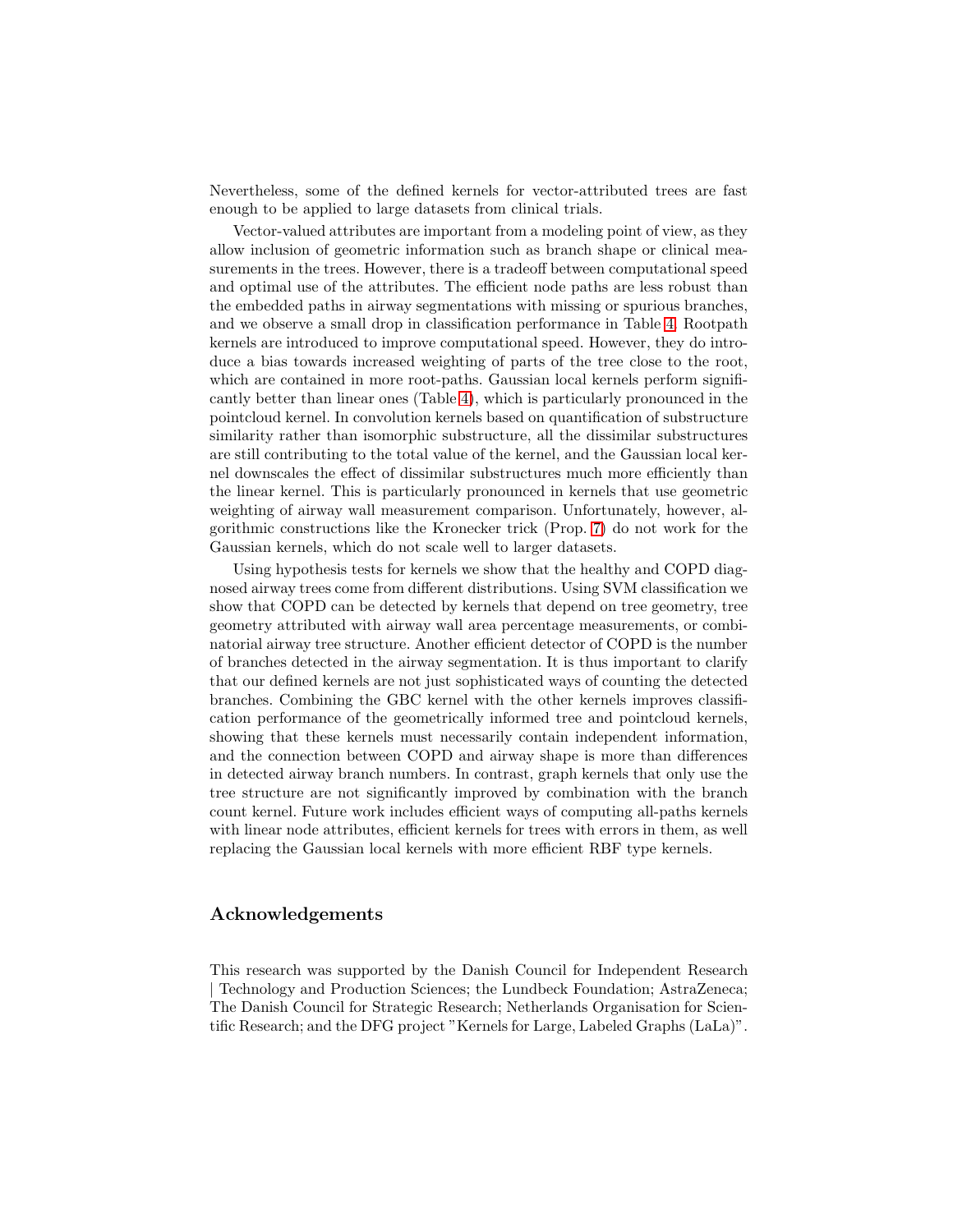## <span id="page-11-17"></span>References

- <span id="page-11-20"></span>1. F.R. Bach. Graph kernels between point clouds. In *ICML*, pages 25–32, 2008.
- <span id="page-11-14"></span>2. C.M. Bishop. *Pattern Recognition and Machine Learning*. Springer, 2006.
- <span id="page-11-9"></span>3. K.M. Borgwardt and H.-P. Kriegel. Shortest-path kernels on graphs. *ICDM*, 2005.
- 4. C.-C. Chang and C.-J. Lin. LIBSVM: A library for support vector machines. *ACM Trans. Int. Syst. and Tech.*, 2:27:1–27:27, 2011. Software available at <http://www.csie.ntu.edu.tw/~cjlin/libsvm>.
- <span id="page-11-11"></span>5. C. Cortes, P. Haffner, and M. Mohri. Rational kernels: Theory and algorithms. *JMLR*, 5:1035–1062, 2004.
- <span id="page-11-7"></span><span id="page-11-3"></span>6. A. Feragen. Complexity of computing distances between geometric trees. In *SSPR/SPR*, pages 89–97, 2012.
- <span id="page-11-4"></span>7. A. Feragen, S. Hauberg, M. Nielsen, and F. Lauze. Means in spaces of tree-like shapes. In *ICCV*, 2011.
- 8. A. Feragen, J. Petersen, M. Owen, P. Lo, L.H. Thomsen, M.M.W. Wille, A. Dirksen, and M. de Bruijne. A hierarchical scheme for geodesic anatomical labeling of airway trees. In *MICCAI (3)*, pages 147–155, 2012.
- <span id="page-11-10"></span><span id="page-11-2"></span>9. A. Gretton, K.M. Borgwardt, M.J. Rasch, B. Schölkopf, and A.J. Smola. A kernel two-sample test. *JMLR*, 13:723–773, 2012.
- 10. M. Hackx, A.A. Bankier, and P.A. Genevois. Chronic Obstructive Pulmonary Disease: CT quantification of airways disease. *Radiology*, 265(1):34–48, 2012.
- <span id="page-11-0"></span>11. M. Hasegawa, Y. Nasuhara, Y. Onodera, H. Makita, K. Nagai, S.i Fuke, Y. Ito, T. Betsuyaku, and M. Nishimura. Airflow Limitation and Airway Dimensions in Chronic Obstructive Pulmonary Disease. *Am. J. Respir. Crit. Care Med.*, 173(12):1309–1315, 2006.
- <span id="page-11-19"></span>12. D. Haussler. Convolution kernels on discrete structures. Technical report, Department of Computer Science, University of California at Santa Cruz, 1999.
- <span id="page-11-12"></span>13. C.S. Leslie and R. Kuang. Fast kernels for inexact string matching. In *COLT*, pages 114–128, 2003.
- <span id="page-11-22"></span>14. P. Lo, B. van Ginneken, J.M. Reinhardt, and M. de Bruijne. Extraction of Airways from CT (EXACT09). In *2. Int. WS. Pulm. Im. Anal.*, pages 175–189, 2009.
- <span id="page-11-18"></span>15. P. Mahé, N. Ueda, T. Akutsu, J-L Perret, and J-P Vert. Extensions of marginalized graph kernels. In *ICML*, 2004.
- <span id="page-11-5"></span>16. E. Miller, M. Owen, and J.S. Provan. Averaging metric phylogenetic trees. *Preprint,<http://arxiv.org/abs/1211.7046>*, 2012.
- <span id="page-11-6"></span>17. T.M.W. Nye. Principal components analysis in the space of phylogenetic trees. *Ann. Statist.*, 39(5):2716–2739, 2011.
- <span id="page-11-21"></span>18. J. Petersen, M. Nielsen, P. Lo, Z. Saghir, A. Dirksen, and M. de Bruijne. Optimal graph based segmentation using flow lines with application to airway wall segmentation. In *IPMI*, LNCS, pages 49–60, 2011.
- <span id="page-11-15"></span>19. N. Shervashidze, P. Schweitzer, E.J. van Leeuwen, K. Mehlhorn, and K.M. Borgwardt. Weisfeiler-Lehman graph kernels. *JMLR*, 12:2539–2561, 2011.
- <span id="page-11-8"></span>20. L. Sørensen, P. Lo, A. Dirksen, J. Petersen, and M. de Bruijne. Dissimilarity-based classification of anatomical tree structures. In *IPMI*, LNCS, pages 475–485, 2011.
- <span id="page-11-16"></span>21. S.V.N. Vishwanathan, N.N. Schraudolph, R.I. Kondor, and K.M. Borgwardt. Graph kernels. *JMLR*, 11:1201–1242, 2010.
- <span id="page-11-13"></span>22. S.V.N. Vishwanathan and A.J. Smola. Fast kernels for string and tree matching. In *NIPS*, pages 569–576, 2002.
- <span id="page-11-1"></span>23. G.R. Washko, T. Dransfield, R.S.J. Estepar, A. Diaz, S. Matsuoka, T. Yamashiro, H. Hatabu, E.K. Silverman, W.C. Bailey, and J.J. Reilly. Airway wall attenuation: